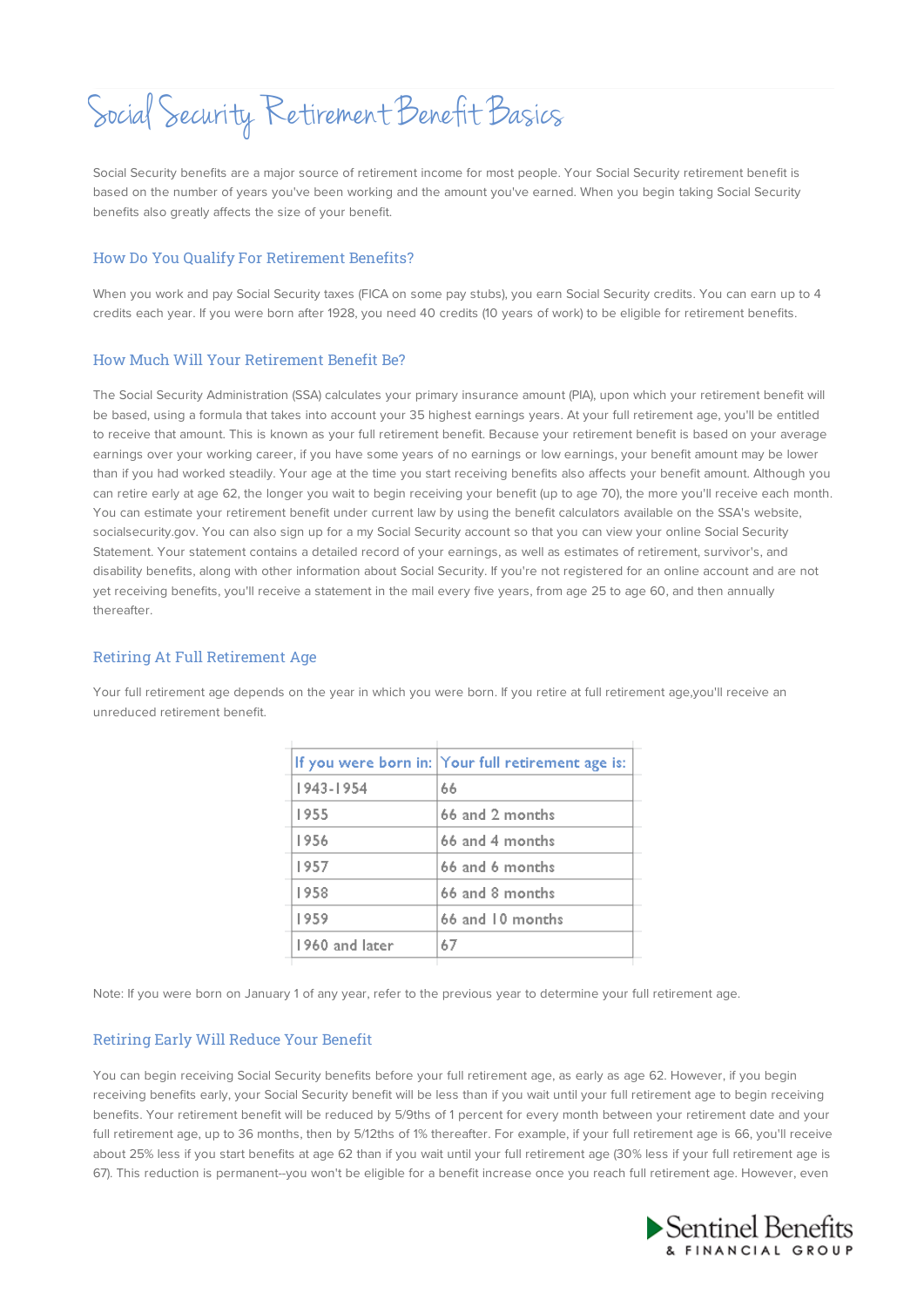though your monthly benefit will be less, you might receive the same or more total lifetime benefits as you would have had you waited until full retirement age to start collecting benefits. That's because even though you'll receive less per month, you might receive benefits over a longer period of time.

## Delaying Retirement Will Increase Your Benefit

For each month that you delay receiving Social Security retirement benefits past your full retirement age, your benefit will permanently increase by a certain percentage, up to the maximum age of 70. For anyone born in 1943 or later, the monthly percentage is 2/3 of 1%, so the annual percentage is 8%. So, for example, if your full retirement age is 66 and you delay receiving benefits for 4 years, your benefit at age 70 will be 32% higher than at age 66.

## Monthly Benefit Example

The following chart illustrates how much a monthly benefit of \$1,800 taken at a full retirement age of 66 would be worth if taken earlier or later than full retirement age. For example, as this chart shows, this \$1,800 benefit would be worth \$1,350 if taken at age 62, and \$2,376 if taken at age 70.



# Working May Affect Your Retirement Benefit

You can work and still receive Social Security retirement benefits, but the income that you earn before you reach full retirement age may temporarily affect your benefit. Here's how:

- If you're under full retirement age for the entire year, \$1 of your benefit will be withheld for every \$2 you earn over the annual earnings limit (\$19,560 in 2022)
- A higher earnings limit applies in the year you reach full retirement age, and the calculation is different, too--\$1 of your benefit will be withheld for every \$3 you earn over \$51,960 (in 2022)

Once you reach full retirement age, you can work and earn as much income as you want without reducing your Social Security retirement benefit. And keep in mind that if some of your benefits are withheld prior to your full retirement age, you'll generally receive a higher monthly benefit at full retirement age, because after retirement age the SSA recalculates your benefit every year and gives you credit for those withheld earnings.

# Retirement Benefits For Qualified Family Members

Even if your spouse has never worked outside your home or in a job covered by Social Security, he or she may be eligible for spousal benefits based on your Social Security earnings record. Other members of your family may also be eligible. Retirement benefits are generally paid to family members who relied on your income for financial support. If you're receiving retirement